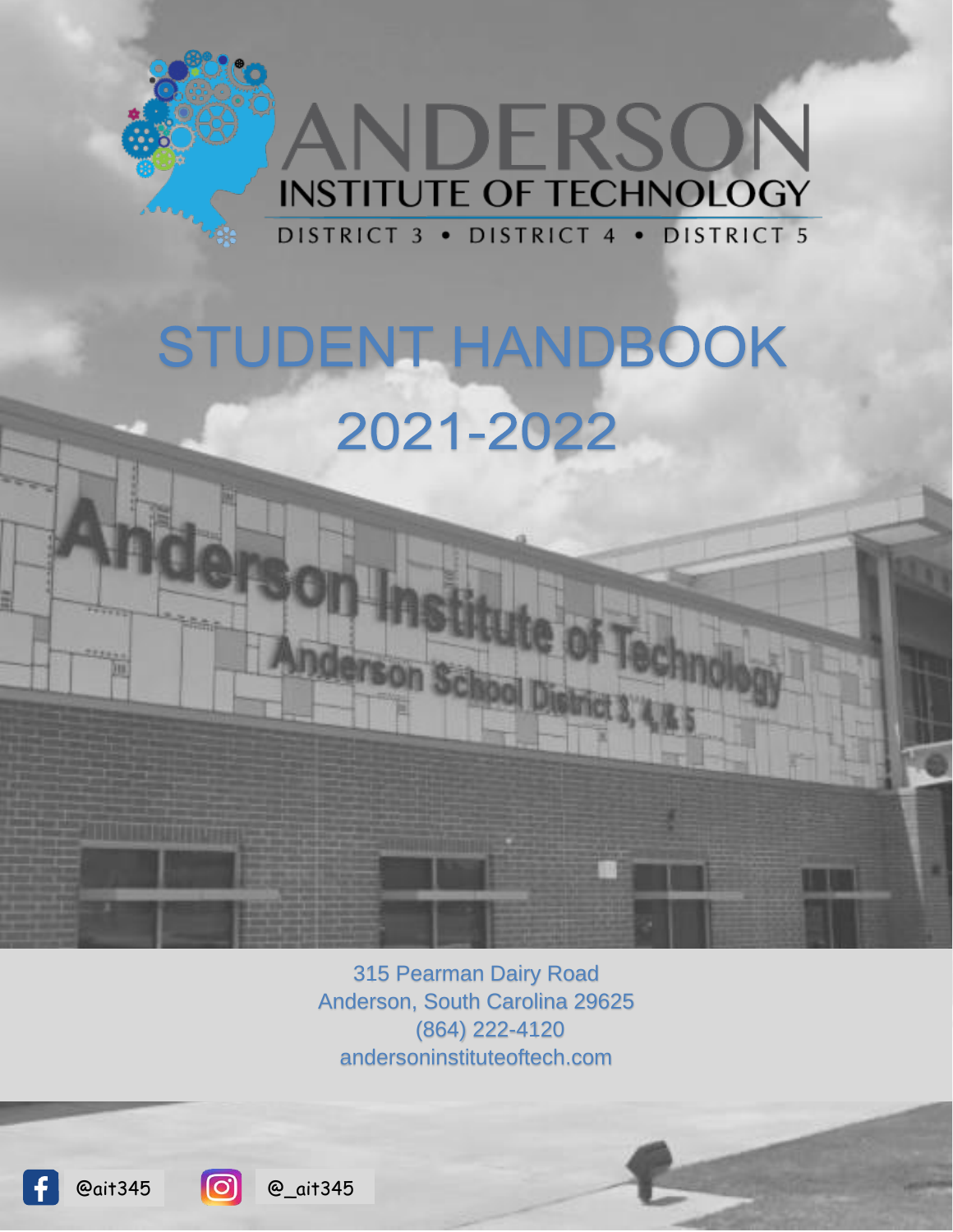# Anderson Institute of Technology Student Handbook **2021-2022**

| <b>Table of Contents</b>                 |        |
|------------------------------------------|--------|
|                                          |        |
| <b>AIT Faculty and Staff</b>             | 3,4    |
| Letter from Executive Director           | 5      |
| AIT Mission, Vision, and Core Values     | 6      |
| Design of Curriculum                     | 6      |
| <b>Instructional Design</b>              | 6,7    |
| <b>Capstone Projects</b>                 | 7      |
| Daily Schedule and General Regulations   | 8      |
| <b>Attendance and Tardiness</b>          | 9,10   |
| <b>Cell Phone Policy</b>                 | 10     |
| <b>School Resource Officer</b>           | 11     |
| Textbooks                                | 11     |
| Discipline and Actions                   | 11,12  |
| <b>Inclement Weather and Fire Drills</b> | 12     |
| <b>Visitors and Searches</b>             | 12     |
| <b>Weapons and Disturbing School</b>     | 13     |
| Harassment, Intimidation, and Bullying   | 13, 14 |
| <b>Crisis Management</b>                 | 14     |
| <b>Safety Policy</b>                     | 14, 15 |
| Student Injuries, Student Insurance      | 15     |
| Medication                               | 15     |
| Parking and Driver Responsibilities      | 14, 15 |
| Dress Code Policy                        | 16,17  |

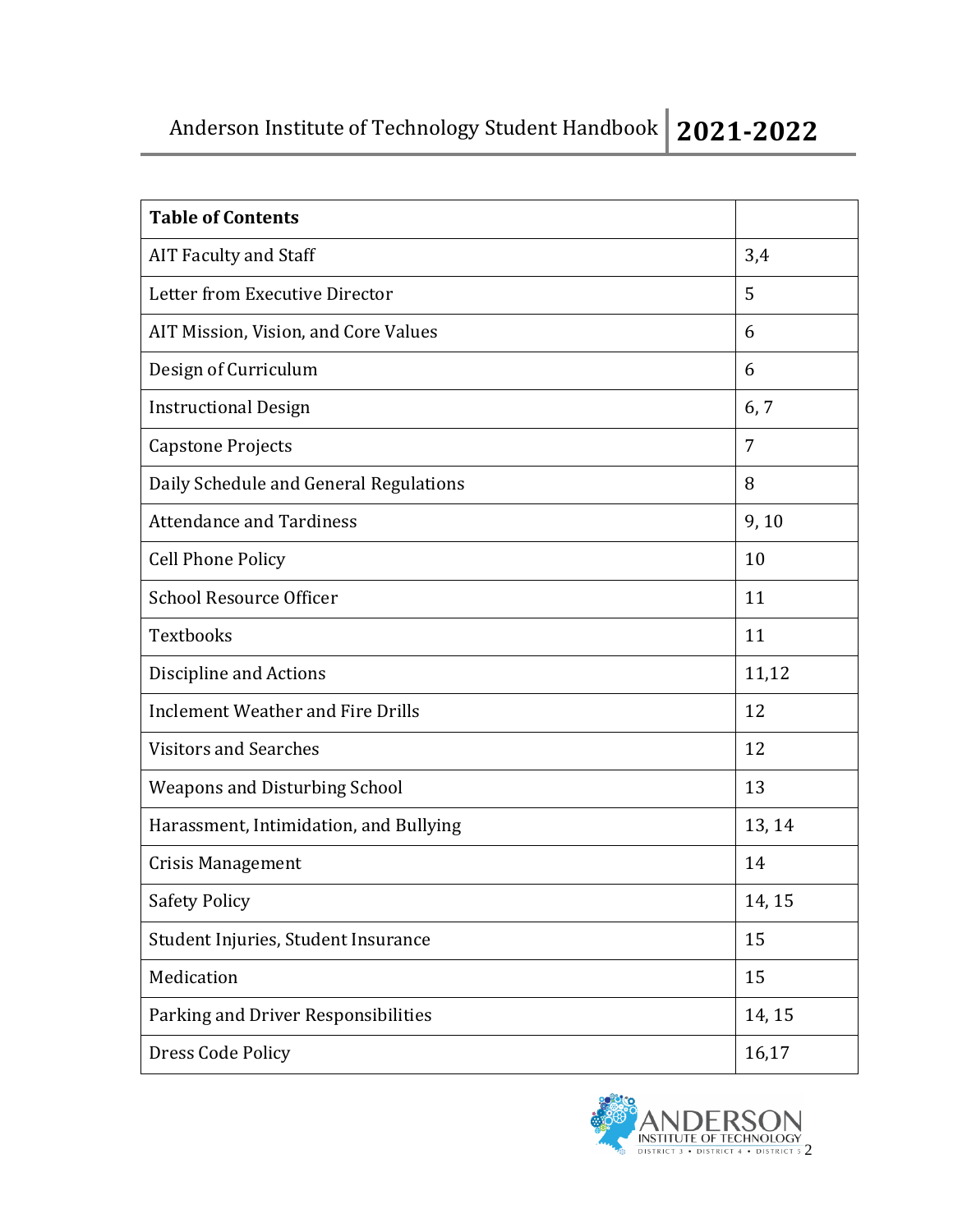Anderson Institute of Technology Student Handbook **2021-2022**

| <b>Schedule Changes</b>                            | 16, 17 |
|----------------------------------------------------|--------|
| Parliament                                         | 18     |
| Grading                                            | 18     |
| <b>Student Clubs and Organization Competitions</b> | 18     |
| <b>Field Trip Policy</b>                           | 19,20  |
| Video and Photography Notice                       | 20     |
| Internet Acceptable Use Policy                     | 20     |
| Title IX                                           | 21     |
| Acknowledgement of Receipt                         | 22     |

# **AIT Faculty and Staff**

| <b>Leadership/Support Staff</b> |                                                                 |
|---------------------------------|-----------------------------------------------------------------|
| Dr. Bob Couch                   | <b>Executive Director</b>                                       |
| Mr. Cecil Bonner                | <b>Assistant Executive Director - Administration</b>            |
| Mrs. Dana Grant                 | <b>Assistant Executive Director - Community</b><br>Partnerships |
| Mrs. Stephanie Broadwell        | <b>Assistant Executive Director - Instruction</b>               |
| Mrs. Kelly Bell                 | <b>Career Specialist</b>                                        |
| Ms. Robin Cathey                | Director of Student Services                                    |
| Ms. Pam Garrison                | <b>Bookkeeper</b>                                               |
| Ms. Vickie Tollison             | Event Scheduler/Receptionist                                    |
| Mrs. Donna Mitchell             | <b>Nurse</b>                                                    |
| Mr. David Davis                 | <b>Resource Officer</b>                                         |
| Mr. Christopher Plunk           | Technology                                                      |
| <b>Instructional Staff</b>      |                                                                 |
| Dr. Kyle Locke                  | Aerospace Engineering Design and<br>Development                 |

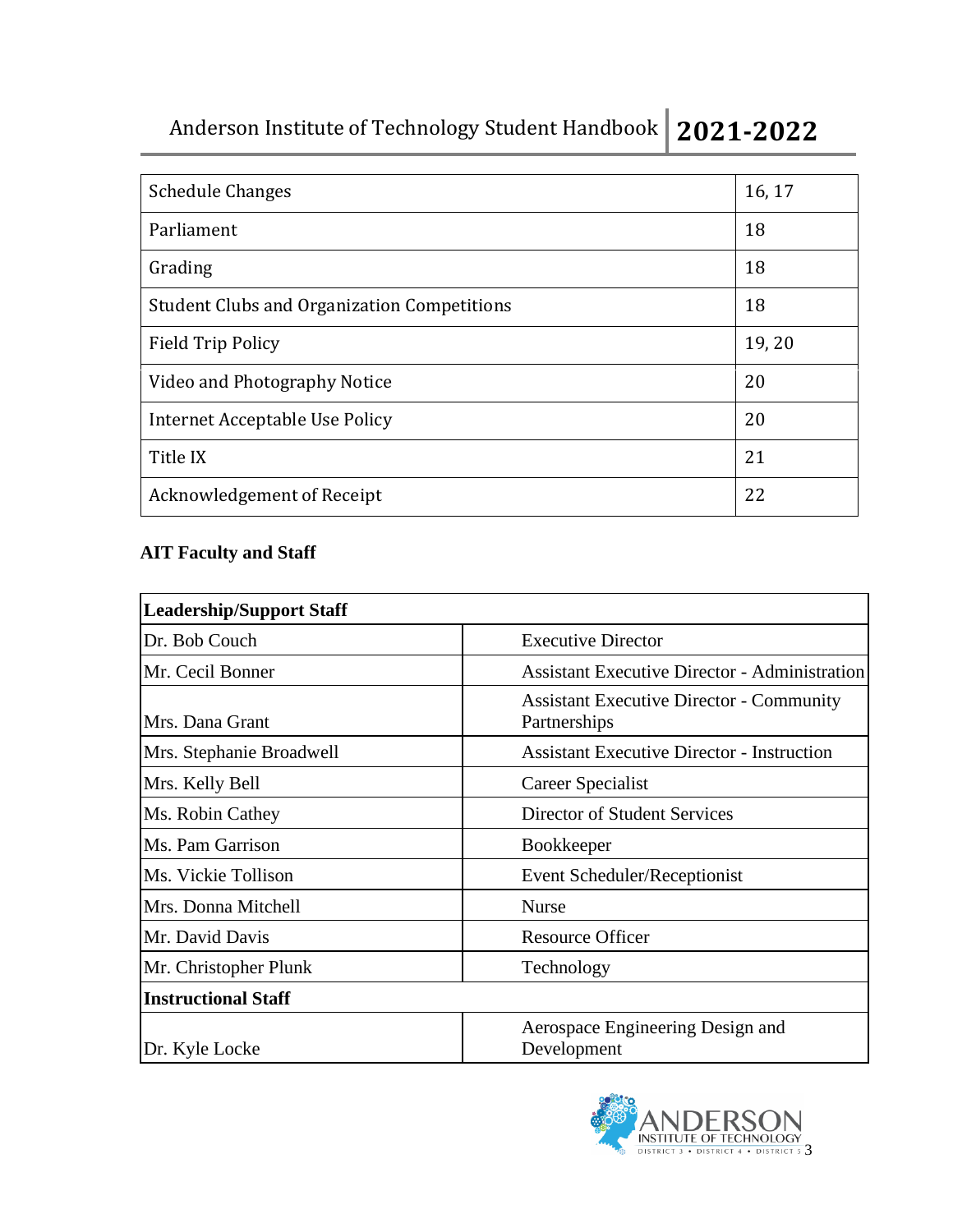# Anderson Institute of Technology Student Handbook **2021-2022**

| Mr. Waylon Priester                           | <b>Agricultural Sciences and Horticulture</b>           |
|-----------------------------------------------|---------------------------------------------------------|
| Ms. Kimberly Whitehead                        | <b>Agricultural Sciences and Heavy Equipment</b>        |
| Mr. John Alexander                            | <b>Automotive and Diesel Technology Services</b>        |
| Mr. Randy Martin                              | Automotive and Diesel Technology Services               |
| Mrs. Erin Drennon                             | <b>PLTW Biomedical Sciences</b>                         |
| Mr. Richard Singleton                         | <b>PLTW Computer Science</b>                            |
| Mrs. Crystal Garner                           | Cosmetology                                             |
| Ms. Brittany Williamson                       | Cosmetology                                             |
| Ms. Stacy Coleman                             | Digital Art and Visual Art Development                  |
| Mr. Kevin Haynie                              | <b>Electrical Design and Smart System</b><br>Technology |
| Mr. Brett Hungerford                          | PLTW Engineering Design and Development                 |
| Mr. Michael Benoir                            | <b>Emergency and Fire Management Services</b>           |
| Mrs. Rhonda Evatt                             | Health Science and Medical Technology                   |
| Mrs. Gail Nash                                | Health Science and Medical Technology                   |
| Mrs. Kerry Rankin                             | <b>Health Science and Medical Technology</b>            |
| Mr. James Fowler                              | Machine Tool Technology                                 |
| Mr. Michael Wilson                            | Mechatronics                                            |
| Mr. Mark Lyon                                 | Media Technology and Film Development                   |
| Mr. Brian Marshbanks                          | <b>Computer Networking and Cyber Security</b>           |
| Mrs. Cary Rita                                | Veterinary Science Technology                           |
| Mrs. Wanda Haynes                             | Welding Technology and Sculpture Design                 |
| <b>Custodial Staff and Food Service Staff</b> |                                                         |
| Mr. Roy Sanchez                               | Head Custodian                                          |
| Ms. Angie White                               | Custodian                                               |
| Mr. Zachary Ertzberger                        | Custodian                                               |
| Ms. Sandra Jeter                              | Custodian                                               |
| Ms. Martha Williams                           | Custodian                                               |
| Ms. Rene Wills                                | Food Service - Parliament                               |
| Ms. Darlene Ziegler                           | Food Service - Parliament                               |

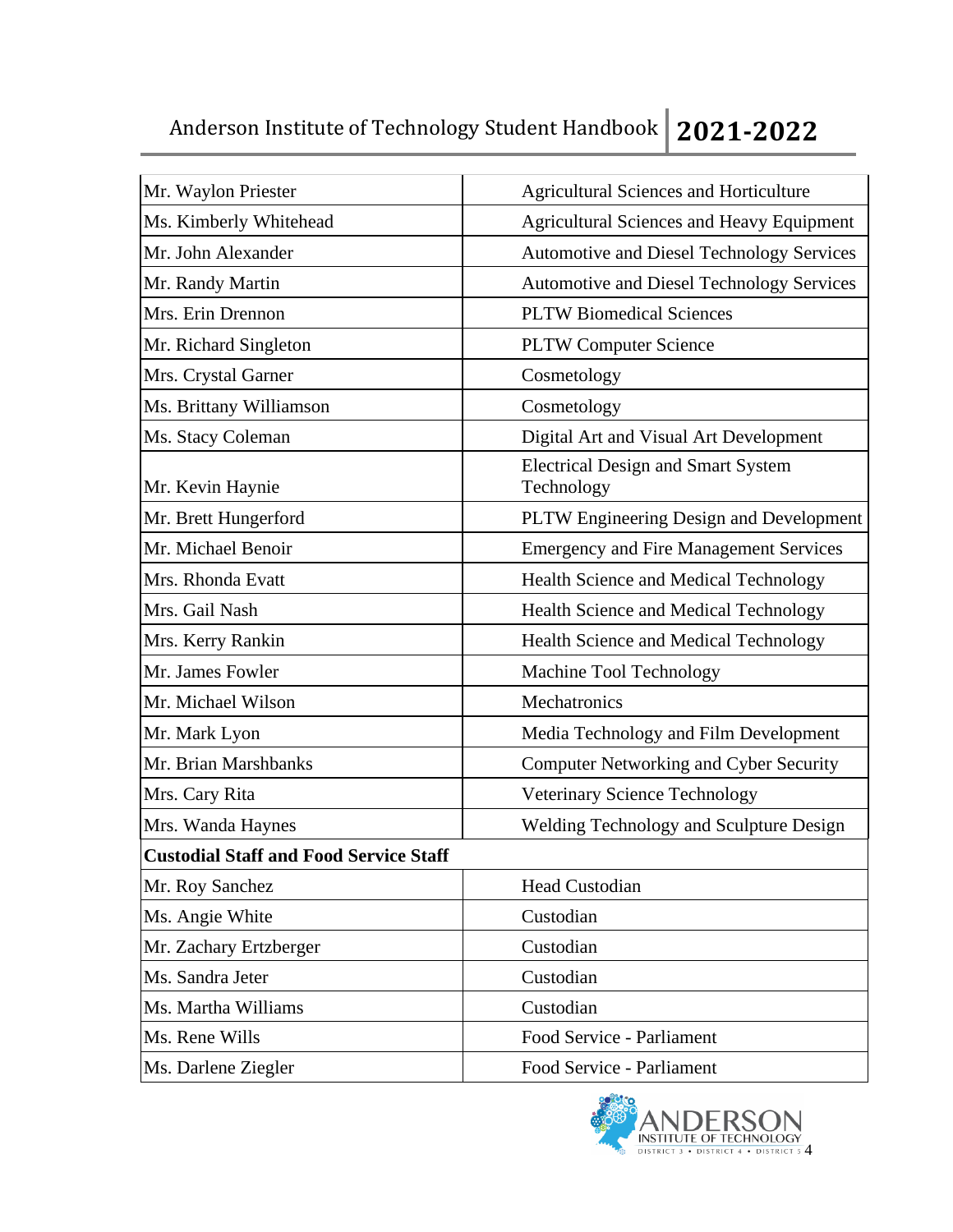# FROM THE EXECUTIVE DIRECTOR,

We are excited to be a part of launching a new beginning at the Anderson Institute of Technology in 2021-2022 serving students from school districts three, four, and five. The Institute will become one of the most visited facilities in the greater Anderson County area as an extension representing the citizens of the community. It is anticipated that hundreds of visitors from throughout South Carolina and other states will visit to observe firsthand an innovative model school preparing students to graduate college and career ready.

The expectations for all of us, including students, faculty, and staff will be to excel and be extraordinary in our instruction, engagement of students and parents, and truly be an extraordinary place for students to learn and prepare for future careers. The mission of AIT focuses on student success. If students are respected for who they are, they will demonstrate respect for others, and they will achieve at high levels.

Let us become the best we can be to help students to become all they can be. All of us are in a partnership to support students to grow and develop beyond their expectations for them to take hold of their future and own it. We are the key to their future, and AIT is the key to help every student to achieve his and her dream to become a success in their career and a contributing citizen. Let us become extraordinary to help students achieve their goals and dreams for the future.

James R. Couch, Ed. D Anderson Institute of Technology

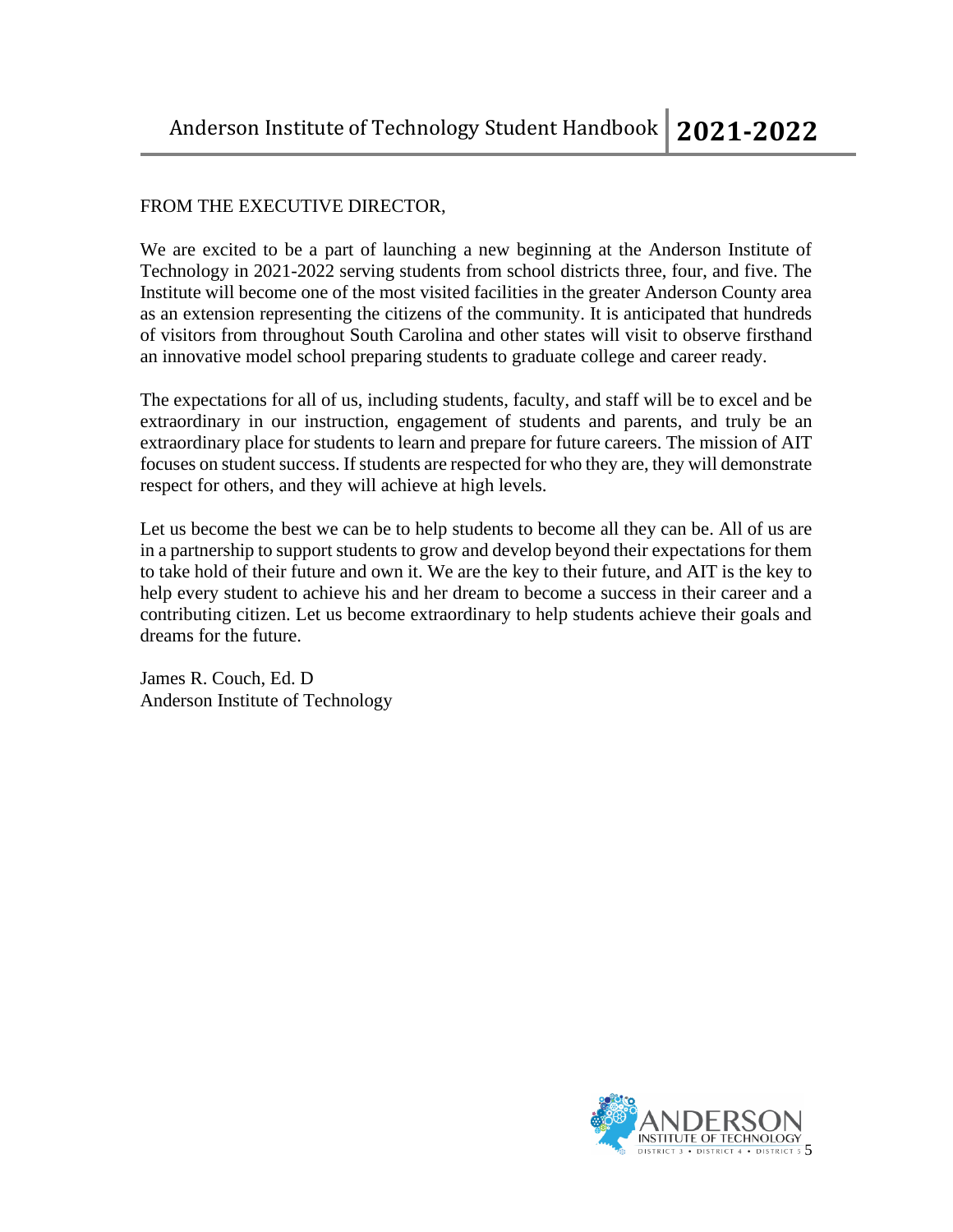# **Anderson Institute of Technology Vision, Mission and Core Values**

To create an environment that will inspire students to be innovative thinkers, lifelong learners who will make an impactful contribution to their communities in a forever changing global world.

AIT is designed to prepare every student to graduate college and career ready, enter the global workforce and be successful, and be a contributing citizen in solving problems.

The mission is to offer high wages and high-tech programs that meet global academic and technical standards, integrate academic and technical studies, and provide students a seamless transition through a PK-20 educational pathway with dual credit opportunities and industry certifications that prepare every student with a foundation to enter the workforce and be successful after high school graduation.

The core value of the purpose is to create a learning environment where both the teachers and students are free to explore, take calculated risks and where failure is embraced as part of problem solving and critical thinking. The core belief at the Institute will be where every student will be a part of innovating, designing, creating, and developing solutions for the future.

# **Design of the Curriculum**

The design of the programs will enable the students to be innovative learners and problem solvers. The intent of the learning environment is to transfer the responsibility of learning to the students who become the owners of his or her ideas built around course content that is learned through project driven activities. All students are required to complete a capstone project as part of their major (completer program.) This learning strategy provides both teachers and students the opportunity to use their imagination, creation, and innovation to develop potential solutions to problems of the future in health care, energy, animal science, aerospace engineering and logistics, media and film production, construction, advanced manufacturing, and in the 3D visual and virtual design of products with patent capability.

# **Instructional Design**

Teachers will be facilitators of learning, guiding students to learn through discovery using the flipped classroom model of instruction. Science theories and researched based solutions are experienced in a contextualized learning environment through student-based projects with students learning in teams, conducting research, and conceptualizing solutions of

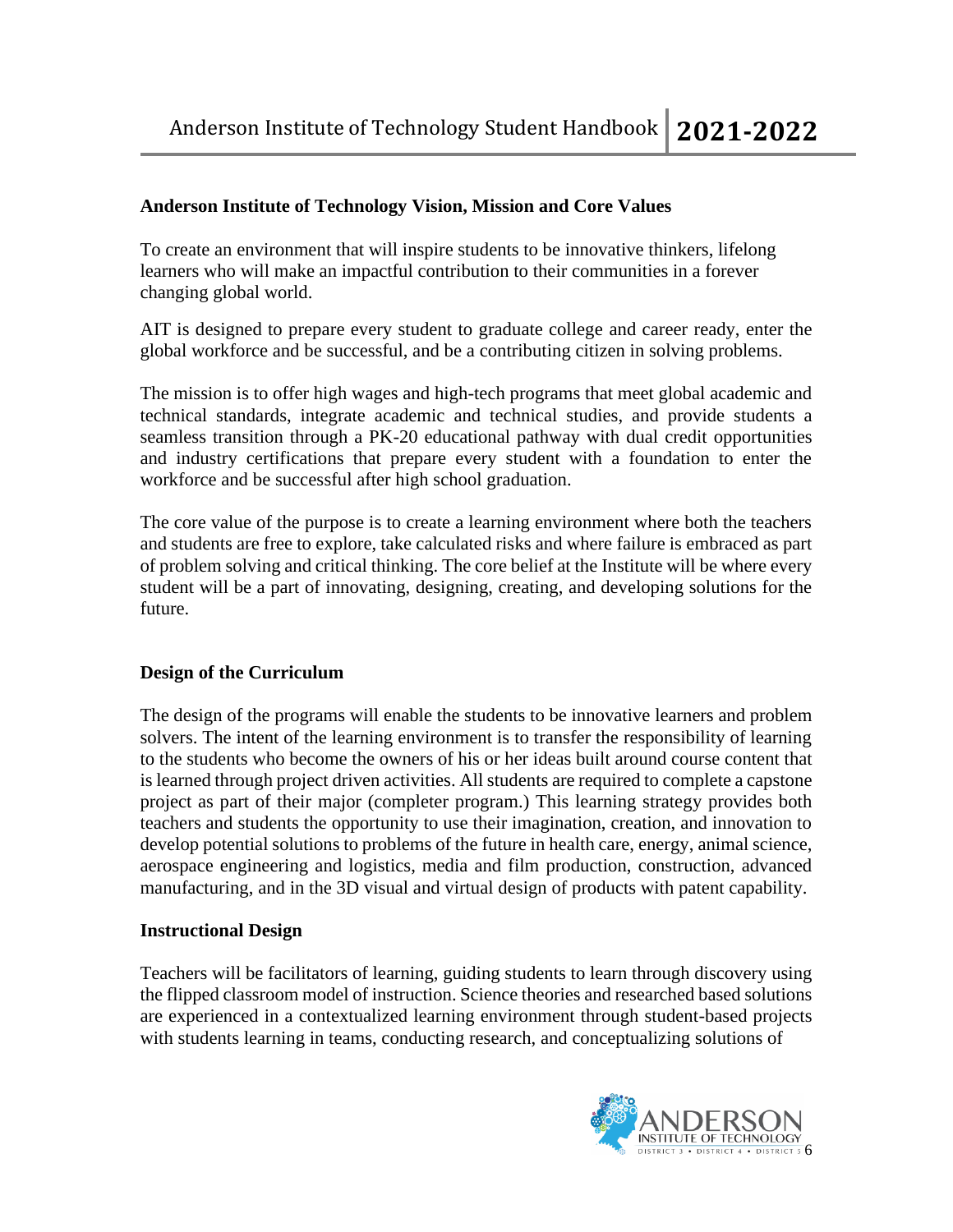current problems and discovering solutions yet to be developed. The Institute courses will be taught by highly qualified master teachers that can demonstrate the ability to connect

the real world to their content and lead students to develop global technical and academic skills, soft skills, and leadership skills to create a mature learner and to graduate prepared for the future.

# **Examples of Student Solutions to Identified Problems**

**Student A.** An art student in welding class designed a turtle for a state competition and finished second; she designed her prom dress and constructed it out of duct tape in her school colors worthy of modeling on a runway. She won the South Carolina SkillsUSA competition in 2014 with her welding sculpture of an eagle.

**Student B**. An engineering student used his idea to plan construction of a GPS guided wheelchair for his grandmother who can no longer move the joystick. His idea was accepted at MIT to construct a wheelchair that would be guided by pushing a keypad number to identify a room that would move the occupant to the room desired.

**Student C**. An engineering student team designed a cat litter oxidizer that neutralizes pet store odors, and the research and tests that were conducted created a significant solution for pet rescue facilities.

**Student D.** An engineering student team designed a fire extinguisher alarm system that provides the owner an auditory signal like a smoke detector alarm sounds to notify the owner the extinguisher needs to be recharged.

**Student E**. A biomedical student served as a summer intern at Harvard University's Cancer Research Institute to work side by side with researchers seeking to find solutions to cures for cancer.

# **Capstone Projects**

All students will complete a Capstone project that will be presented in a public venue with adults and students critiquing the projects. The Institute's focus is a non-traditional future school that will graduate students who will become entrepreneurs, skilled technicians, skilled medical professionals, accomplished engineers, critical thinkers, and problem solvers of the future to improve the workforce, impact society through being a contributing global citizen and be successful in their chosen career.

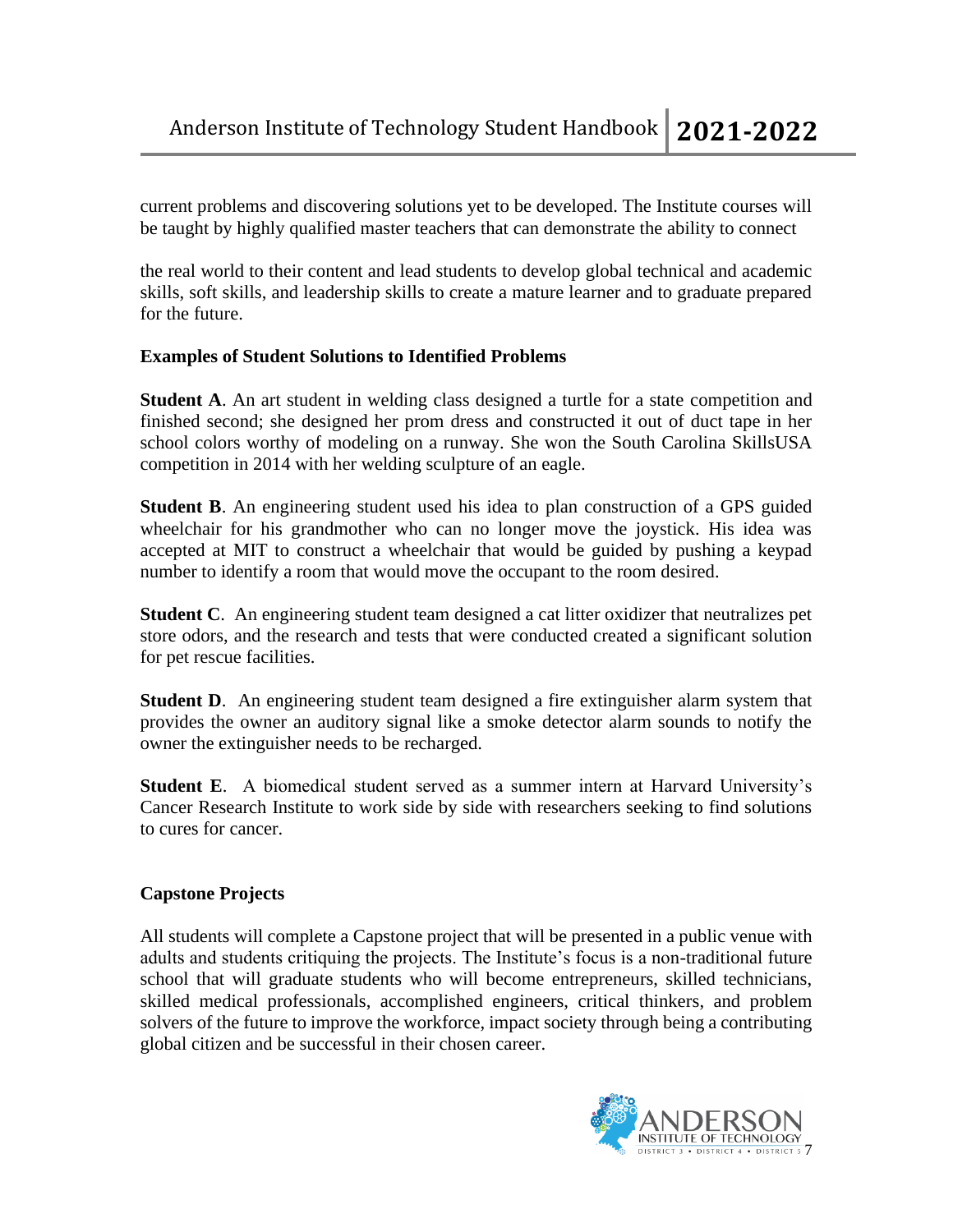| <b>Anderson Institute Bell Schedule 2021-2022</b> |                         |  |
|---------------------------------------------------|-------------------------|--|
| $8:30-11:30$ AM                                   | <b>Morning Schedule</b> |  |
| $12:20-3:20$ PM                                   | Afternoon Schedule      |  |

#### **Daily Schedule for Students**

School begins at **8:30 am** and ends at **3:20 pm**. Students may be dropped off at the main office beginning at **8:00 am**. Students should remain in the coffee shop area until **8:20 am**. Car riders should be picked up at the sidecar loop (**parking lot C located near Tri County Technical College**) by **3:35 pm**. Bus riders will be dismissed from the 100 hallway to the bus loop (**100 hall bus drop located near Burger King**).

**Note:** Crescent bus riders will be dismissed at **11:15 am** and **2:55 pm**. Pendleton bus riders will be dismissed at **3:00 pm**. There will not be a bell to dismiss Crescent or Pendleton students during these scheduled times.



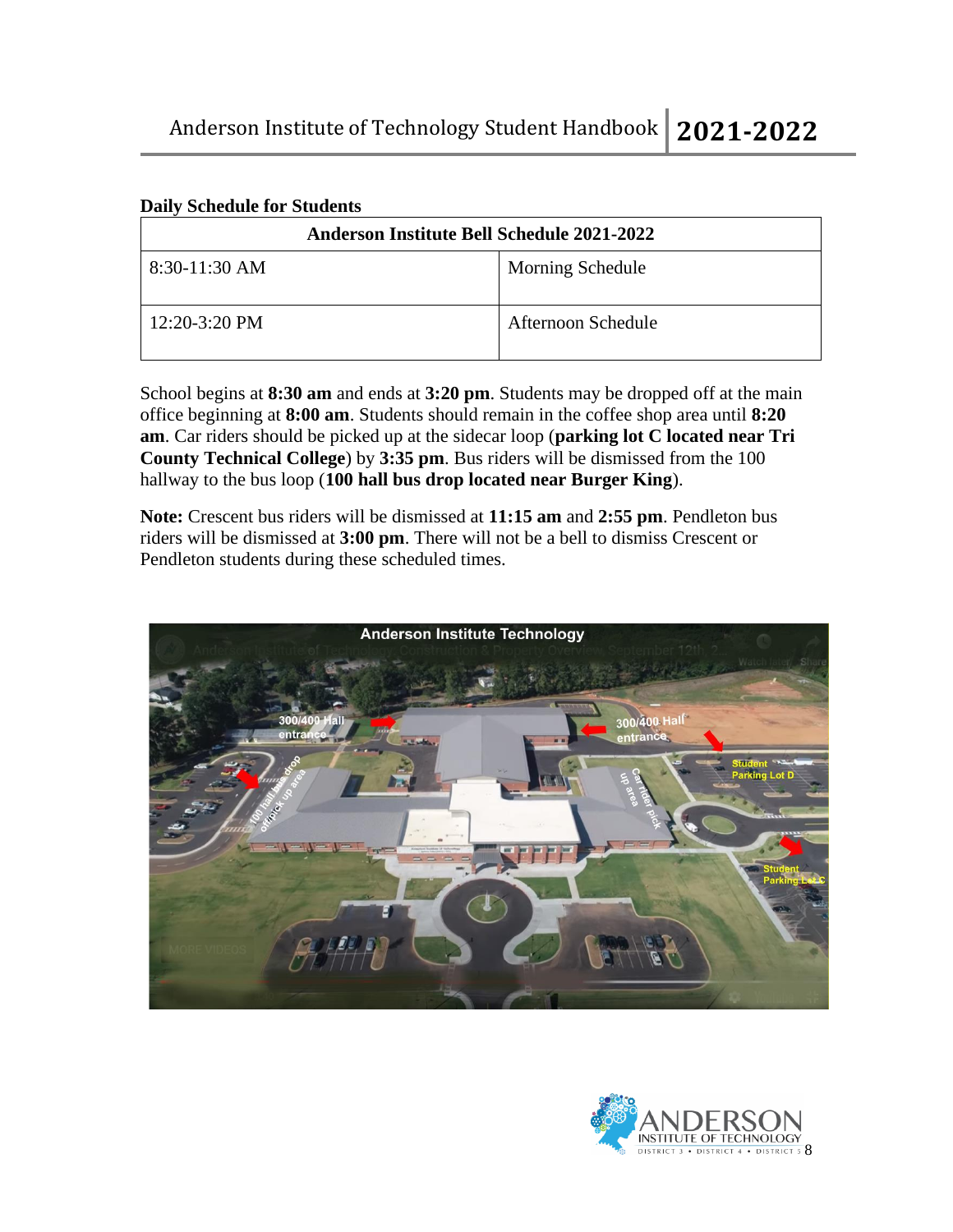# **General Regulations**

- 1. Students must report to the classroom or Parliament Area upon arrival to AIT.
- 2. Students are to refrain from selling or distributing items of any kind without the approval from AIT Administration.
- 3. Students must be on school grounds during the day unless given permission by AIT Administration.
- 4. Students are to refrain from getting another student out of class.
- 5. Students are to refrain from having food or drink in the classroom/lab areas unless given permission by faculty.

# **Attendance**

Students are required to attend classes at AIT as designated on the schedule from the home school. The following guidelines will be followed for attendance:

- 1. Students who miss more than the designated number of days (see below) will receive a failure due to excessive absences until they make up the seat hours at the home school.
	- Semester course: 5 days out of 90
	- Quarter course: 3 days out of 45
	- For consistency, the district will calculate attendance for FAs.
	- Counselors will enter the failure due to excessive absences for all courses (including Southwood Academy of the Arts and Anderson Institute of Technology), and the district will then make all the additional changes needed in PowerSchool.
- 2. If a student arrives to campus late, the student will need to enter through the main office and sign in recording time of arrival.
- 3. If a student leaves campus early, the student needs to bring a note signed by a parent or guardian or an email sent to [vickietollison@anderson5.net](mailto:vickietollison@anderson5.net) with a current phone number to the main office **before** the morning or afternoon session. The student will be given an early dismissal pass form the front office and will show this to the teacher and leave class at the appropriate time.
- 4. Students should report to the main office and sign out before leaving campus.
- 5. Early dismissal will not be allowed after 11:00 am and 2:50 pm during the instructional day.

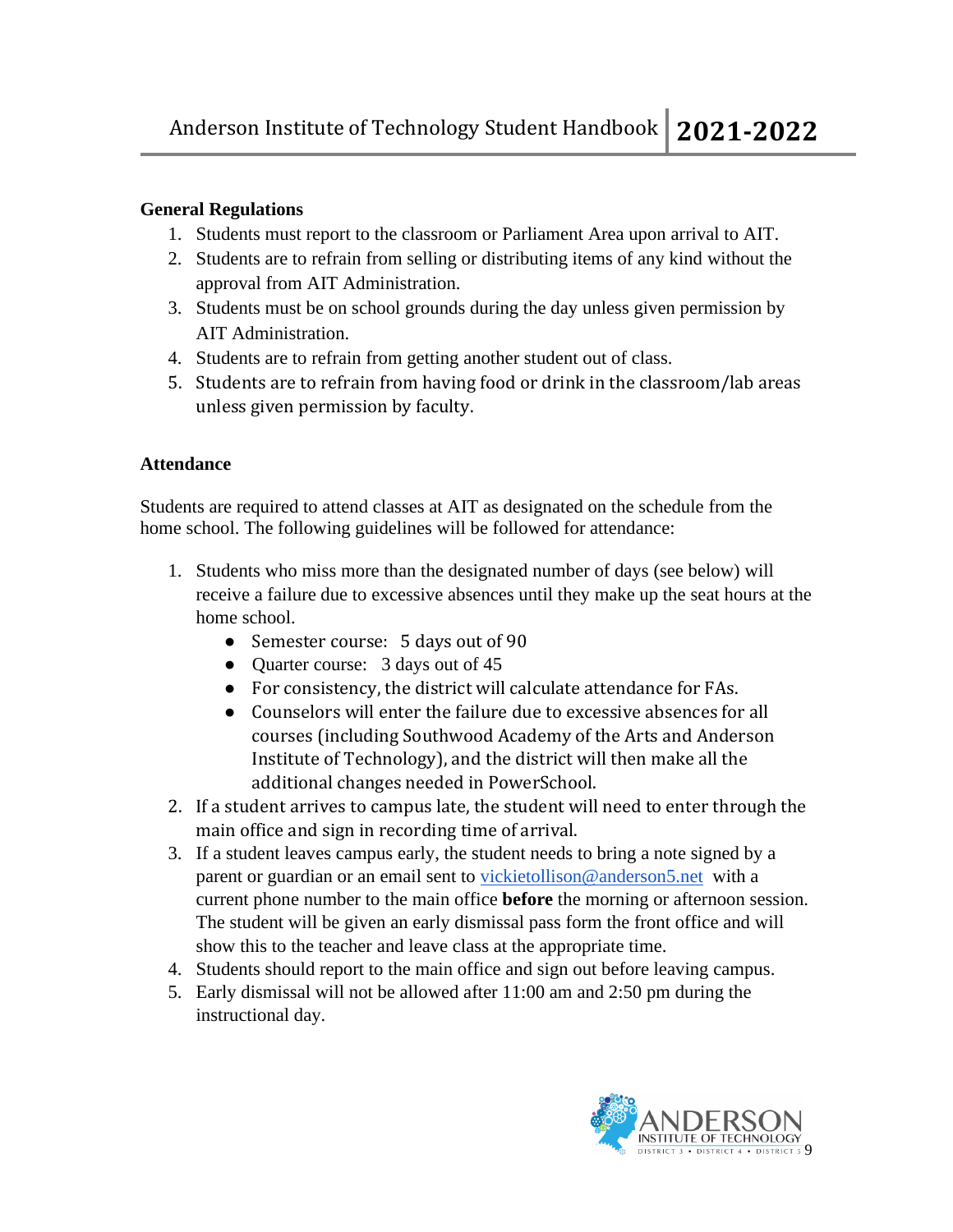6. Students should provide a copy of medical excuses to the secretary in the main office as well as the home school.

# **Tardiness**

AIT administration expects students to arrive at school on time and to report to each class on time. Students who enter classrooms late are disruptive to the instructional program and may be subject to disciplinary actions. Habitually tardy students may be referred to the home district's attendance office after school-based intervention with the parent and student is unsuccessful.

Classes begin promptly at the time scheduled. Any student arriving after the tardy bell at AIT will sign-in at the front office before going to his/her class.

# **Cell Phone / Earbud Policy**

Students may use these devices **with the teacher's permission only in classrooms for educational purposes only**. **Students are not allowed to have any earbud(s) or headphones in the classroom.** Students who use cell phones to cheat, disrupt/interfere with other electronic devices, take pictures inappropriately, etc. will be disciplined appropriately. If a student is seen talking on a cell phone, taking pictures, or causing any type of disruption with a cell phone during school hours (i.e., music can be heard, clusters of students are gathered around, they are using it to incite an altercation, etc.), the phone will be confiscated, and the following consequences shall apply:

| <b>CELL PHONE/EARBUDS</b><br><b>VIOLATION</b> | <b>CONSEQUENCE</b>                             |
|-----------------------------------------------|------------------------------------------------|
| 1 <sup>st</sup> Offense                       | Return to student at the end of day            |
| 2 <sup>nd</sup> Offense                       | Hold 1 school day - Parent pick up             |
| 3rd Offense                                   | Hold 5 school days - Parent pick up            |
| 4 <sup>th</sup> Offense                       | Hold 90 school days - Parent pick up           |
| 5 <sup>th</sup> Offense                       | Hold the remainder of the academic school year |

# **2021-2022 HIGH SCHOOL ENFORCEMENT**

**Any student who has a cell phone stolen will be directed to the School Resource Officer. It is imperative that students watch their belongings. Students may be** 

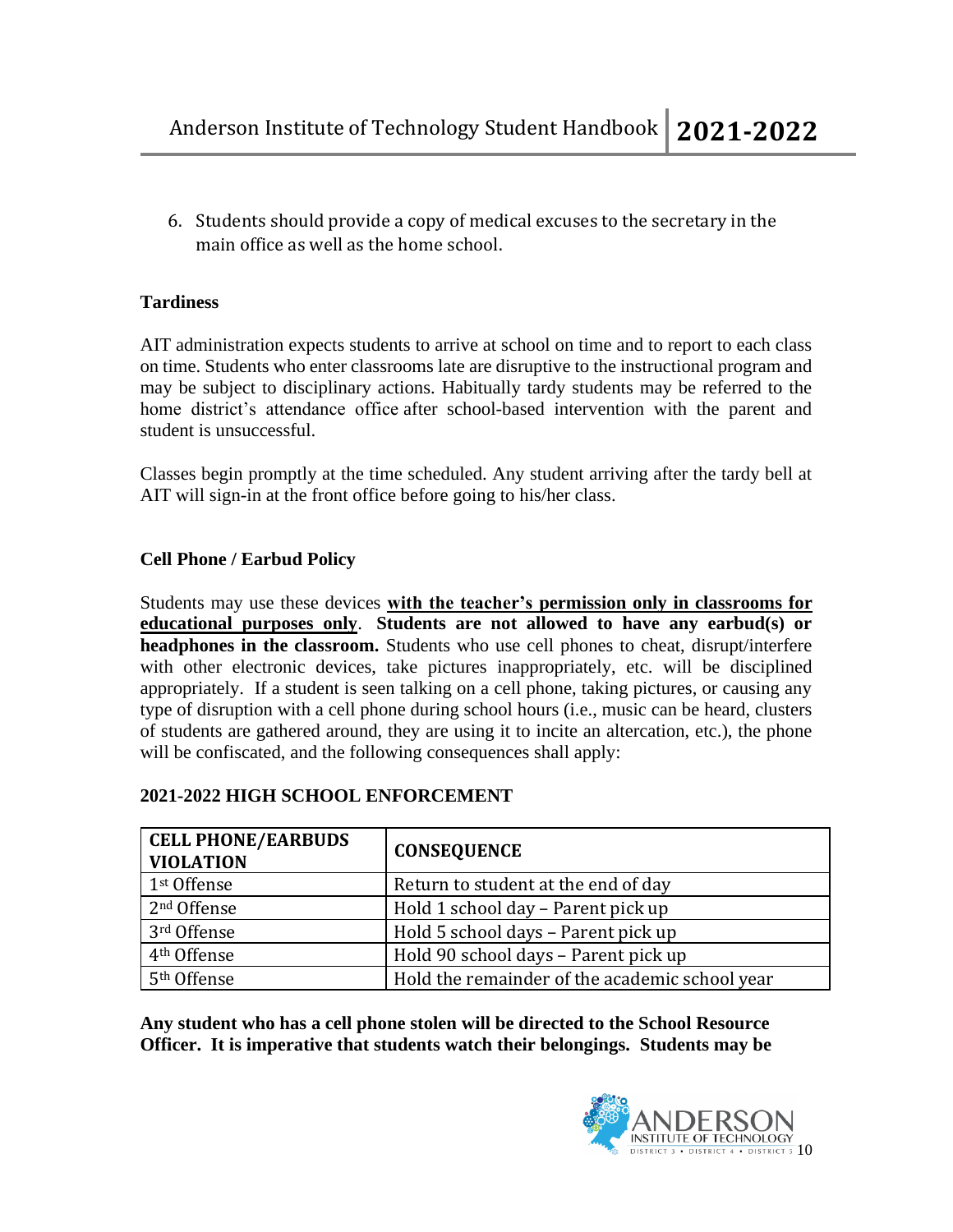# **prosecuted for stealing as well as school disciplinary actions enforced according to the Student Code of Conduct.**

# **School Resource Officer**

Our SRO is always available to assist in emergency and safety situations. He/she will conduct investigations, (interview) and arrest when necessary. He/she is an employee of the Anderson County Sheriff's Office.

# **Textbooks**

Whenever possible SC state adopted textbooks should be used in our classes. These are paid for and provided by the state. With non-adopted texts running anywhere from \$50 to \$150 per book, it is very costly to use these. In the event these items are not returned once issued, students will be held responsible for the cost of the book. Fees will be provided to the home schools.

# **Discipline Referrals and Actions**

The philosophy of AIT presumes that the student desires the best possible education in preparing for career and college opportunities and mid-level technology. Therefore, the instructor is not required to issue a warning with a disciplinary offense. It is the instructor's discretion as to whether the offense warrants referral to the administration team. Mature and sensible behavior is required. The student discipline will be referred to the home high school. *During an out-of-school suspension, the student may not attend classes, participate in school activities, or visit the school grounds at his/her HOME high school as well as AIT.*

#### **The same disciplinary actions at the home school will be enforced at the AIT campus. All below will be referred to home school for disciplinary actions based on recommendations from the AIT administration.**

- 1. Possession or use of drugs or alcohol on campus will result in parking privileges revoked for the remainder of the school year. Additionally, students will receive disciplinary consequences.
- 2. Weapon(s) as defined by the home school district policy found on a student or in their vehicle will result in parking privileges revoked for at least one year and possible permanent revocation. Additionally, the student will receive disciplinary consequences.

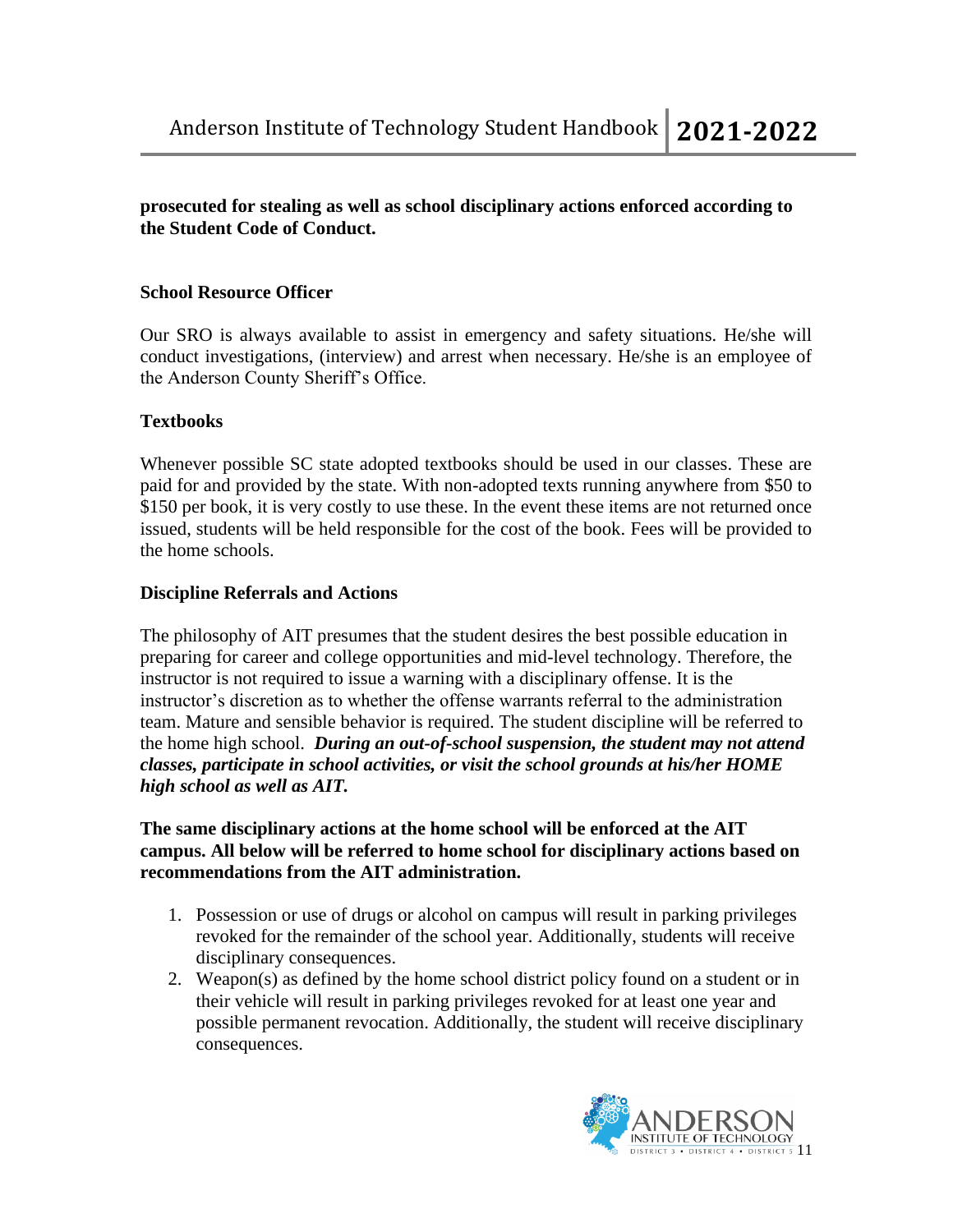- 3. On-campus driving misconduct (burnout, spinning tires, speeding, wheelies, etc.) will result in revocation of parking for time determined by AIT administration.
- 4. Leaving campus without properly signing out will result in parking privileges revoked. Additionally, students will receive disciplinary consequences.
- 5. Transporting another student off-campus without authorization will result in the revocation of parking privileges for an amount of time determined by AIT administration.
- 6. Failure to register a vehicle with the school or improperly parking a vehicle will result in the car being towed at your expense.
- 7. At no time may a student stand in or ride in an open or closed bed of a truck and may never stand up through an open sunroof of a vehicle. The driver as well as the rider will be subject to a disciplinary infraction as the result of such an action.

# **Inclement Weather**

In the event of inclement weather, parents are advised to monitor one of the local radio or TV stations regarding school closings and follow home high school's schedule. If violent weather conditions prevail while students are at AIT, the AIT administration will follow our emergency plan of action.

# **Fire Drills/Tornado/Other Emergencies**

Fire and tornado drills will be held in accordance with state regulations. Instructors will give proper instructions for fires, tornados, and other emergencies. It is important that students understand and comply with these regulations.

# **Visitors/Searches**

All visitors are required to sign in at the front office of AIT using the School Check In System. No visitor, without proper authorization, will be allowed in any classroom, shop, lab, and building or on the campus. The administration is empowered to take appropriate action against non-students who invade the buildings, school grounds, or other property. Such action will include the right to call law enforcement authorities. Article 5, 15-551 of the South Carolina Code of Laws gives schools such rights. Pursuant to state law, persons entering school property are deemed to have consented to a search of their person and property. (ACT 373 of 1974.)

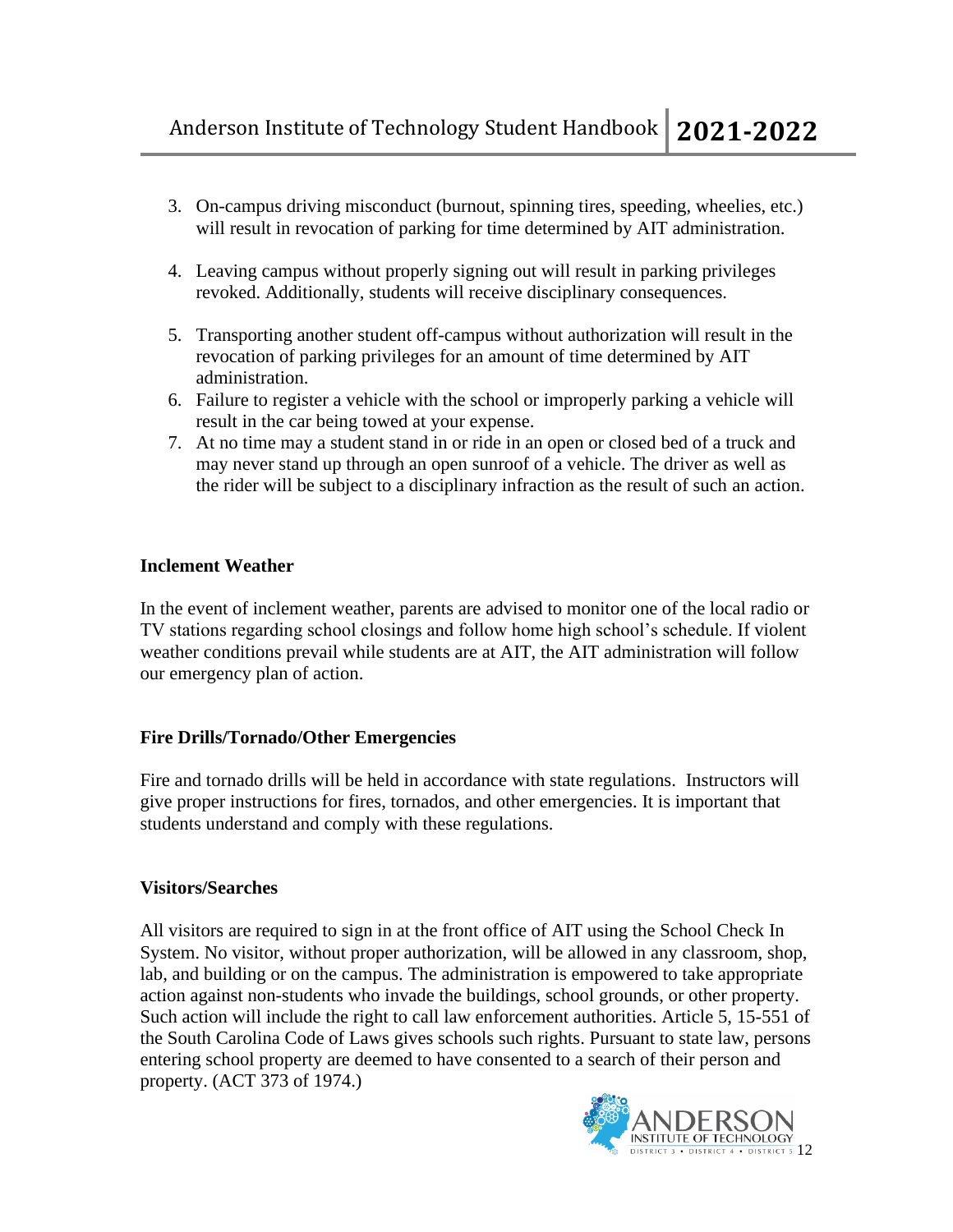# **Weapons**

The State of South Carolina Law 16-23-430 states that it is unlawful to have a weapon on any school property. Violation will result in suspension, a recommendation for expulsion, and arrest.

# **Disturbing School**

Disturbing schools in the state of South Carolina is unlawful. Any unwarranted behavior or act on the part of a student or visitor viewed as disorderly conduct will be reported to the school resource officer.

# **Harassment, Intimidation, or Bullying Policy**

AIT prohibits acts of harassment, intimidation or bullying of a student by students, staff and third parties that interfere with or disrupt a student's ability to learn and the school's responsibility to educate its students in a safe and orderly environment whether in a classroom, on school premises, on a school bus or other school-related vehicle, at an official school bus stop, at a school-sponsored activity or event whether or not it is held on school premises, or at another program or function where the school is responsible for the student on the basis of race, gender, sexual orientation or disability.

For purposes of this policy, harassment, intimidation, or bullying is defined as a gesture, electronic communication, or a written, verbal, physical or sexual act reasonably perceived to have the effect of either of the following.

- harming a student physically or emotionally or damaging a student's property, or placing a student in reasonable fear of personal harm or property damage
- insulting or demeaning a student or group of students causing substantial disruption in, or substantial interference with, the orderly operation of the school.

Any student who feels he/she has been subjected to harassment, intimidation or bullying is encouraged to file a complaint in accordance with procedures established by the executive director of AIT. Complaints will be investigated promptly, thoroughly, and confidentially. All school employees are required to report alleged violations of this policy to the executive director of AIT or his/her designee. Reports by students or employees may be made anonymously.

AIT prohibits retaliation or reprisal in any form against a student or employee who has filed a complaint or report of harassment, intimidation or bullying. AIT also prohibits any person from falsely accusing another as a means of harassment, intimidation or bullying.

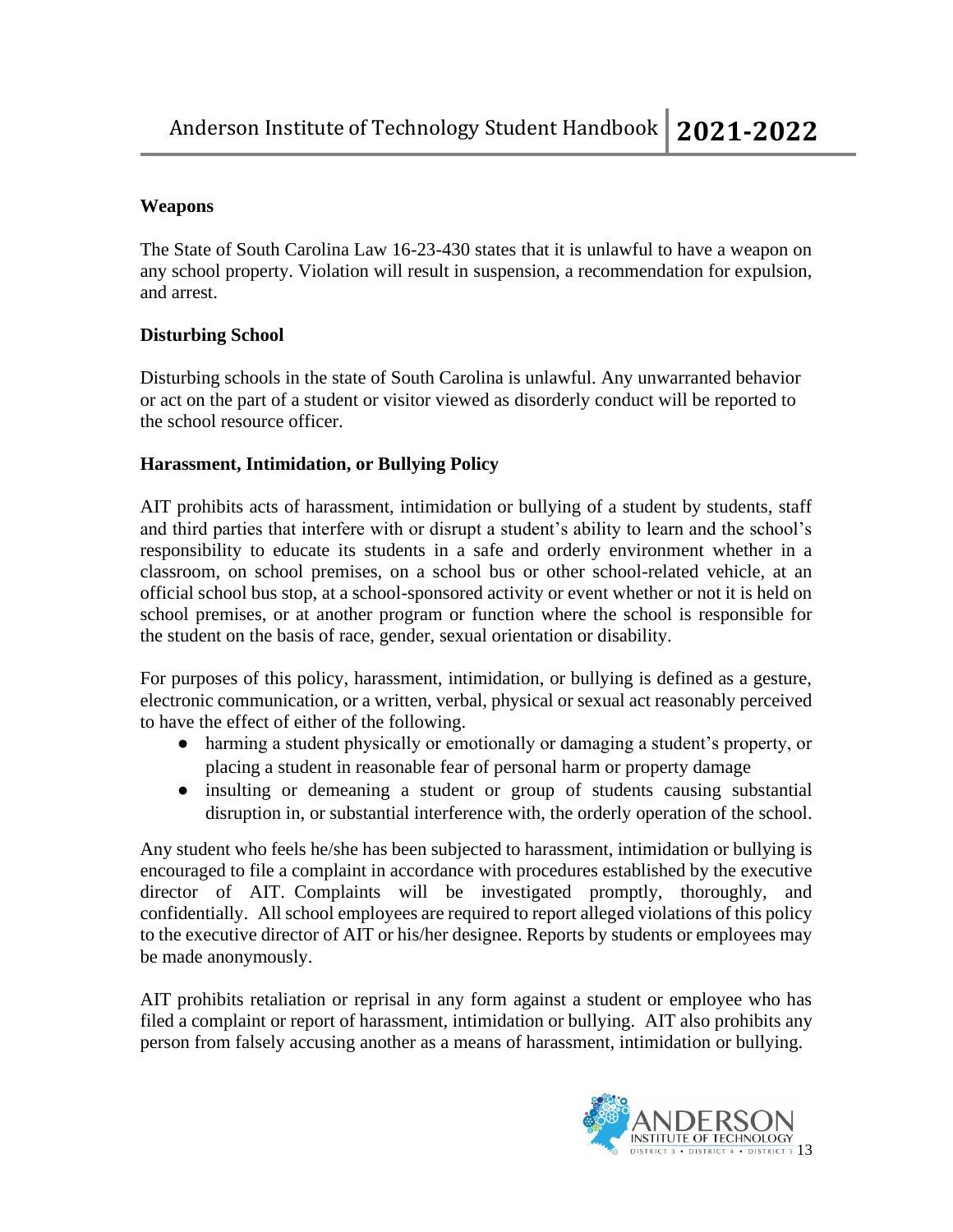AIT administration, faculty, and staff expects students to conduct themselves in an orderly, courteous, dignified, and respectful manner. Students and AIT employees have a responsibility to know and respect the policies, rules, and regulations of AIT. Any student or AIT employee who is found to have engaged in the prohibited actions as outlined in this policy will be subject to disciplinary action, up to and including a recommendation for expulsion in the case of a student or termination in the case of an employee. Individuals may also be referred to law enforcement officials. AIT will take all other appropriate steps to correct or rectify the situation.

Students, parents/legal guardians, faculty, and staff members should be aware that AIT administration may take disciplinary actions for conduct initiated and/or created offcampus involving the inappropriate use of the Internet, web-based, or cell phone or textbased resources, including videoing other students and/or posting such videos on sites such as, but not limited to, Facebook, Myspace, YouTube, Instagram, Snapchat, Twitter, if such conduct poses a threat or substantially interferes with or disrupts the work and discipline of the schools, including discipline for student harassment and bullying.

# **Crisis Management**

Each classroom and office area should have an Emergency Supplies bag. This bag contains information and various supplies for emergency situations. Whenever possible the building will be notified via the public address system the general nature of any crisis we may have. For example, *"Secure the Perimeter, Secure the Perimeter at this time"*. Students should know the standard safety protocol and evaluation plan for each classroom.

# **Safety Policy**

- 1. All electric-powered tools shall be turned off when not in use.
- 2. All loose clothing will be tucked in.

3. Smoking or the use of ANY tobacco products (including dip, chewing tobacco) is not permitted anywhere on campus.

- 4. There will be no horseplay anywhere on campus.
- 5. Students will not make repairs to any equipment.
- 6. Students will wear proper eye protection and hard hats when required.
- 7. Use the correct tool for the job for which it was designed.
- 8. Report all injuries regardless of how slight.
- 9. Never clean yourself with compressed air.
- 10. Do not use a broken tool.
- 11. Oily rags should be kept in proper waste containers.
- 12. Throw all trash and scraps in the proper waste containers.

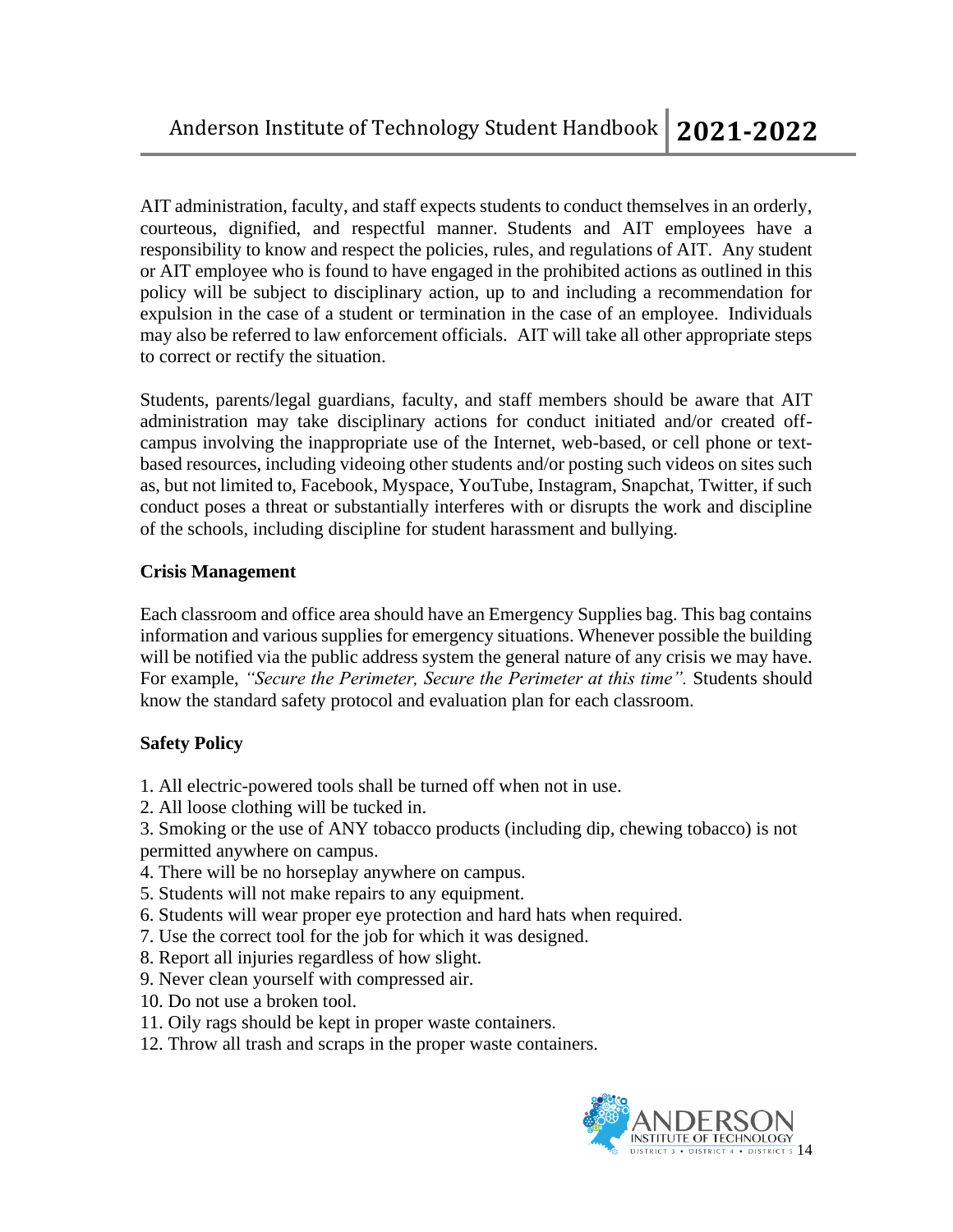13. Report all unsafe conditions and tools.

14. All electrical equipment must be grounded.

16. No food from outside vendors may be ordered and delivered to AIT in Parliament, classroom/lab areas.

# **Student Injuries**

Any student that is injured in class should be sent to the nurse's office immediately for assessment of the injury no matter how small or insignificant the injury may appear. Parents will be notified of the injury by the nurse or administration and appropriate action will be decided upon by the school nurse. In case of accidents and resulting emergency situations, action may be taken at the discretion of school personnel that are considered necessary for the well-being of the student. In the event of an accident of a student, AIT administration reserves the right to call the local Emergency Medical Services (EMS) for assistance or transport students to a doctor or hospital at the expense of the parents or guardian. The safety policy regulations will be strictly adhered to. Your personal safety and that of your fellow classmates depends upon your ability to adhere to the safety policy.

# **Student Insurance**

Students participating in an AIT course(s) or work based learning experiences will be covered under the Anderson Institute of Technology's workers compensation policy when on the AIT campus for course instruction or participating in a work based learning experience off campus. Parents/ guardians should contact the students' home school for additional insurance information.

# **Medications**

No faculty or staff will administer medications (prescriptions or over the counter) to any student; this includes aspirin. Any student who needs medication must return a completed Medicine Form along with the medication to the AIT nurse. Medication should be taken to the AIT nurse at the beginning of school. **South Carolina state law prohibits school personnel from administering medication in any form. Students are not allowed to have any type of medication, prescriptions or over the counter; suspension and recommendation for expulsion may result in the home high school with recommendation from AIT administration.**

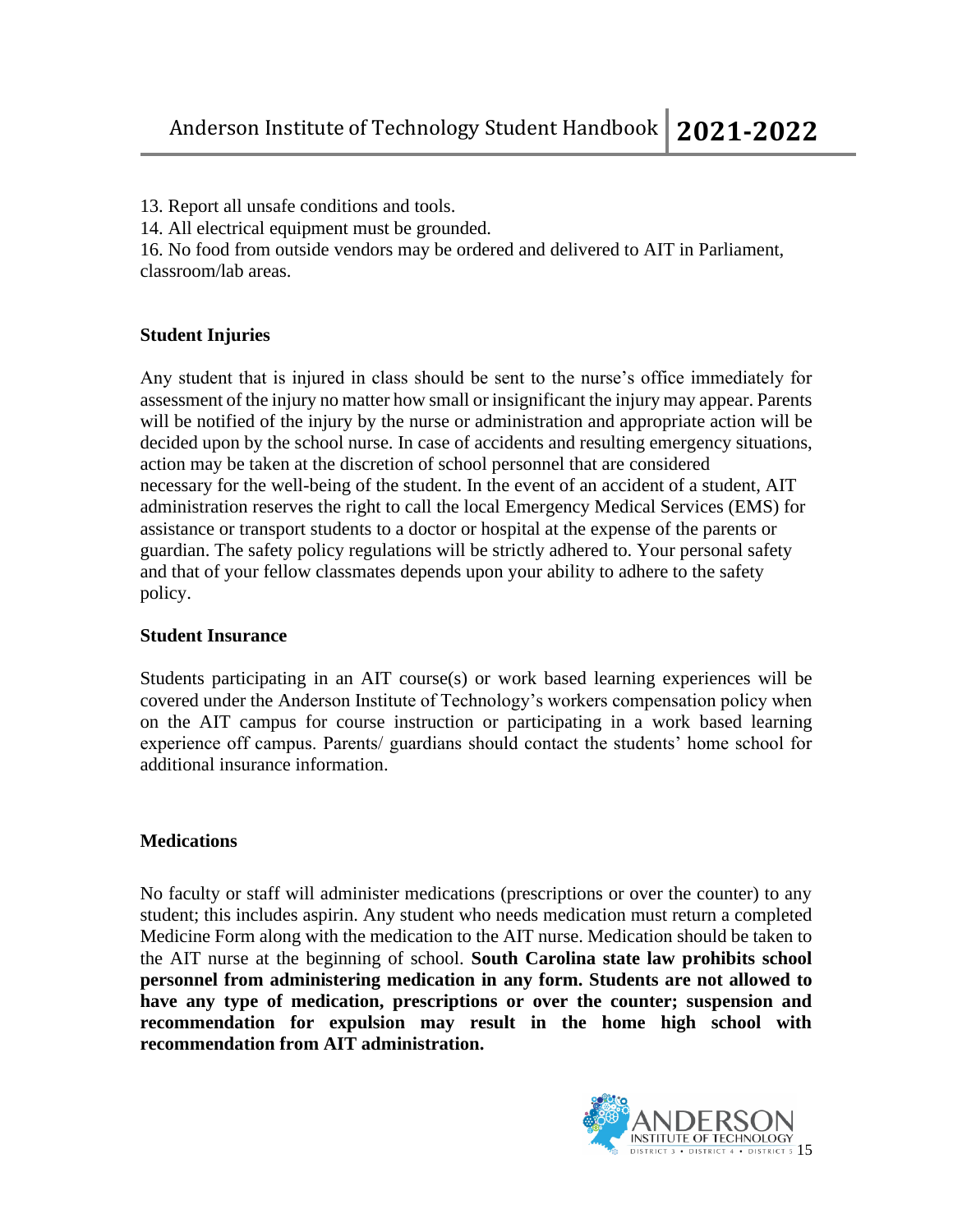#### **Parking and Student Driver Responsibilities**

Student parking areas are in **Parking Lot C and Parking Lot D** (near Tri County Technical College). **Students in classes on the 300 and 400 wing will park in parking lot D and students in classes on the 100 and 200 wing will park in parking lot C.** Front office staff/administration will use the front circle near the cosmetology lab for parking.

- 1. Once a student drives on campus, he/she is considered 'at school' and must not return to his/her car until dismissed. Failure to adhere to this regulation will result in disciplinary consequences.
- 2. All riders must have written permission from parents/guardians to ride with an approved driver as well as permission from the driver's parents.
- 3. Shuttle buses are provided from the home school to and from AIT, and students are encouraged to ride the free shuttle.
- 4. Students may not loiter (hang out) in the parking lot before, during, or after school. Students must exit their vehicles and report directly to the school building immediately upon arrival at school.
- 5. Students are to park in the parking lot located on the right side closest to the school entrance. Any student vehicle parked anywhere on campus other than the designated area will be towed and parking privileges will be revoked.
- 6. Any student transporting another student before, during, or after school without written permission will have parking privileges revoked.
- 7. Tardiness will result in loss of driving privileges.
- 8. Students must always operate their vehicles in a safe and proper manner on the AIT campus.
- 9. Radios and sound systems must be kept at a volume that cannot be heard outside the vehicle while the vehicle is within 300 feet of the AIT campus.
- 10. Anderson School Districts 3, 4, and 5 along with AIT will not be responsible for any accident, misconduct, vandalism, or theft that may occur in the operation of a vehicle by a student, nor while a vehicle is parked on the AIT campus.

# **Dress Code Policy**

AIT administration reserves the right to make the final decision regarding appropriate and inappropriate dress. Any student who violates the dress code will not be allowed to attend class. A parent/guardian will be notified, and the student will be expected to change clothes. Chronic offenders may be recommended for suspension.

#### **Acceptable Items:**

1. Pants, shorts, and skirts that are worn at the waist.

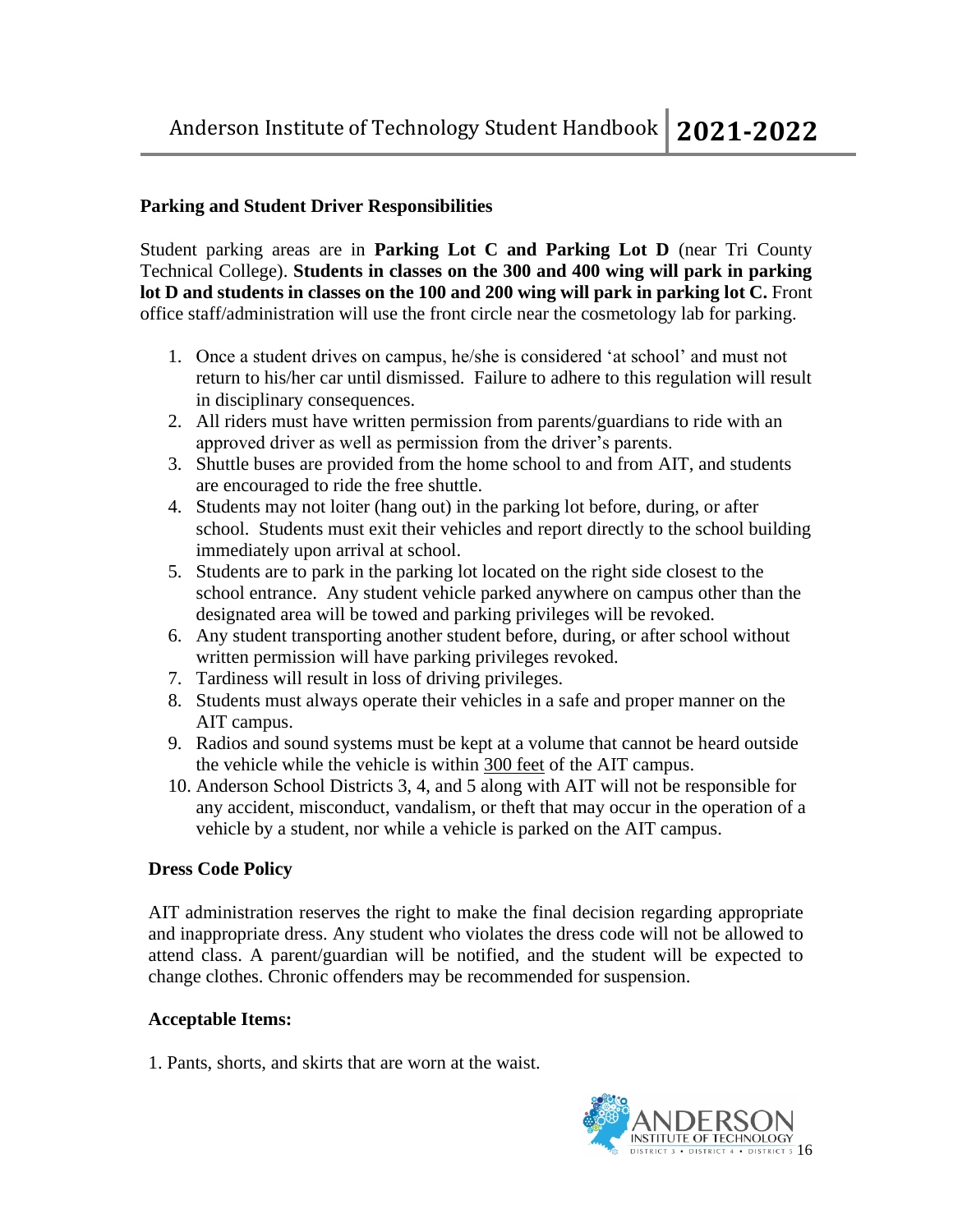2. Dresses, skirts, shorts, or pants that show no visible skin above the knee. Clothing should not touch the floor and should be worn at the proper waist level.

3. Clothing that fits the wearer appropriately, covers all types of underclothing and is designed to wear outside the home.

- 4. Pants that are worn with equal pant lengths.
- 5. Shirts, tee shirts, blouses, or dresses that have sleeves and do not show cleavage, backs, or midriffs during normal movement.
- 6. Shoes or sandals.
- 7. Leggings, jeggings, yoga, or exercise pants may be worn with a blouse, sweater or top that is knee-length.

# **Prohibited Items:**

1. Hats and/or other head covering including hooded sweatshirts, bandanas, sweatbands, stocking caps, do-rags, etc. worn inside buildings unless given permission by faculty.

2. Items advertising alcoholic beverages, tobacco, narcotics, profane language, weapons, and/or suggestive slogans pictures, and/or offensive materials.

3. Sunglasses worn inside buildings.

4. The wearing of any item(s) displaying any gang symbols.

5. Accessories or clothing that could pose a safety threat to self or others. These include chains, fishhooks, multi-finger rings, studded bracelets or collars, nose/lip to ear chains, and oversized clothing of any type of garments that may be determined could conceal dangerous articles or items.

- 6. Sleeveless tops/shirts.
- 7. Clothing that is see-through.
- 8. Provocative and suggestive clothing.

# **General Dress Code Statements**

1. Sagging pants will not be tolerated.

2. Pajamas and bedroom shoes may not be worn.

3. The AIT administration reserves the right to prohibit any item of clothing or symbols that is inappropriate or disruptive to the daily operation of the school.

4. Clothing that is required to be worn because of religious reasons will be dealt with on an individual basis.

5. Students will have to follow a dress code according to the workplace environment.

# **Changing of Schedules**

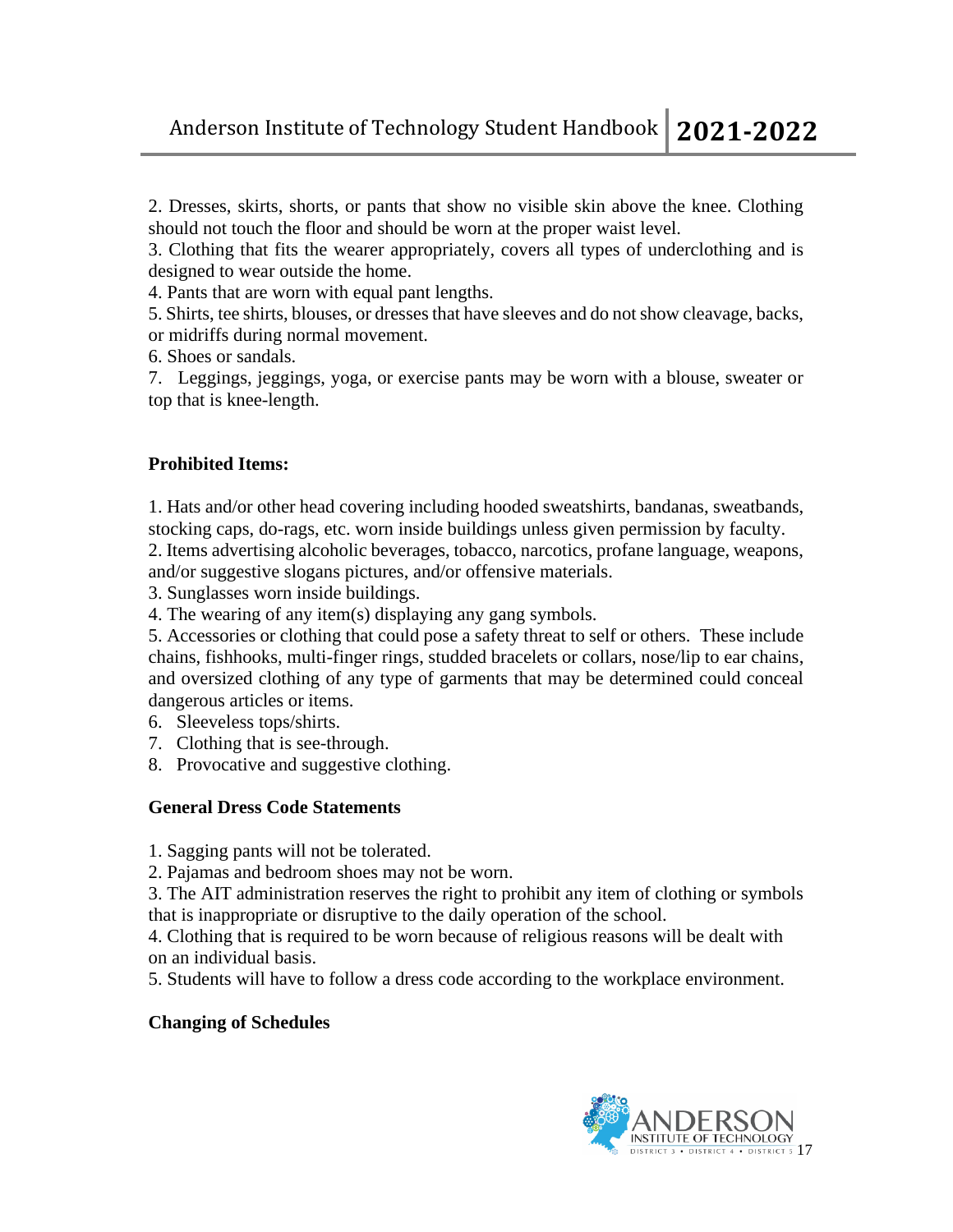Except for unusual cases, no change in assignment will be made *after the first five school days of being enrolled in the class*. Changing schedules must be approved by the instructor, Guidance Counselor, and AIT administration.

# **Parliament**

Because our school does not have a school lunch facility, students can visit the Parliament area to purchase snacks during the provided break time in their class at AIT. The Parliament area is a space that is used for students and faculty collaboration. Students and faculty are going to be encouraged to use the collaborative space for early morning snacks.

- 1. Only faculty approved food and drink in classrooms/lab areas will be allowed.
- 2. No food from outside vendors may be ordered/delivered to AIT during the instructional day.
- 3. Parliament operation hours are: 7:30am-11:00am and 11:30am-2:30pm.

# **Grading**

All student grades will be recorded in PowerSchool by the teachers.  $90-100 = A$ ;  $80-89 = B$ ;  $70-79 = C$ ;  $60-69 = D$ ;  $0-59 = F$ 

# **Student Club and Organization Competition**

Students are highly encouraged to compete and take part in various competitions available through such groups as SkillsUSA, FFA, HOSA, and National Technical Honor Society.

The National Technical Honor Society organization promotes the ideals of honesty, service, leadership, career development, and skilled workmanship among the careertechnical students of America; to reward meritorious achievement in career-technical education, to encourage and assist career-technical students in their pursuit of educational and career goals, to develop a greater awareness within the American business, industry and service communities about the talents and abilities of students engaged in careertechnical education, and to provide career-technical students with a greater awareness of the world of work.

Student organizations provide opportunities to reinforce classroom/laboratory job skill training with the development and cultivation of leadership skills. By increasing opportunities for individual achievement in organizing and conducting meetings and related activities, students enhance their preparation for more productive careers. Cocurricular activities that closely parallel classroom curriculum contribute dynamically to the total learning experience. Skills developed and demonstrated in such activities make

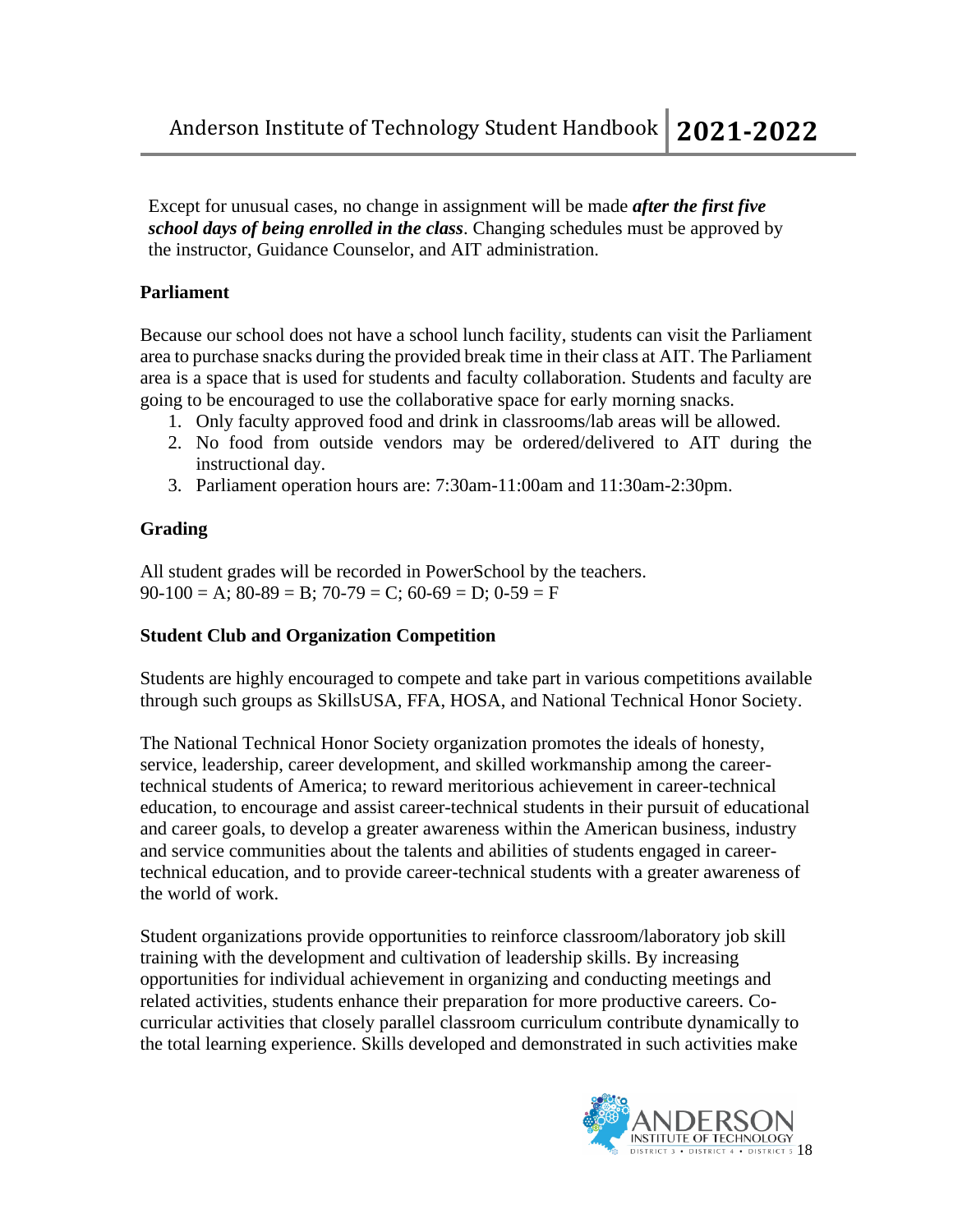students more attractive to support groups and prospective employers. In addition, students are motivated, and teachers are challenged to greater achievement. Learning is most effective when opportunities are provided for students to achieve their personal goals and career goals. These opportunities abound in a student organization. Any student expressing an interest in an appropriate organization will be given the opportunity to join and actively participate. Prerequisites for competing in leadership or skills competition and running for office at the local, state, and national level include the following:

1. No out-of-school suspensions for the previous year or current year at the HOME high school or at AIT.

- 2. Attendance must be in good standing.
- 3. Recommendation from instructor/advisor.
- 4. Minimum GPA of 2.0 overall and 3.0 in their career and technology program.

#### **Field Trip Policy**

A field trip is defined as any school sponsored, approved, and supervised learning activity that requires students to leave the school grounds except for travel between schools. Plans for any such activity, except for regularly scheduled academic, athletic, band, competitive events, and ongoing project work, should follow the procedures described in this policy.

An educational trip is defined as trips away from school that are an extension of the classroom. The principal may consider a student's request under the following conditions.

- Trip and the number of days are approved ahead of time.
- Students have a good attendance, discipline, and academic record.
- Students present an educational plan or itinerary.
- Student presents a written report upon his/her return to school.

Students may be excused from class to participate in approved school trips, provided the school trips are directly related to the concepts and objectives of the school curriculum or the classes missed. For record keeping purposes, students will be counted present at school and absent in individual classes missed. Students will also be required to make up for missed work.

The Executive Director or his designee and the Director of Secondary Instruction will approve school trips. Group trips involving distances over 50 miles from Anderson will require the additional written approval of the Superintendent.

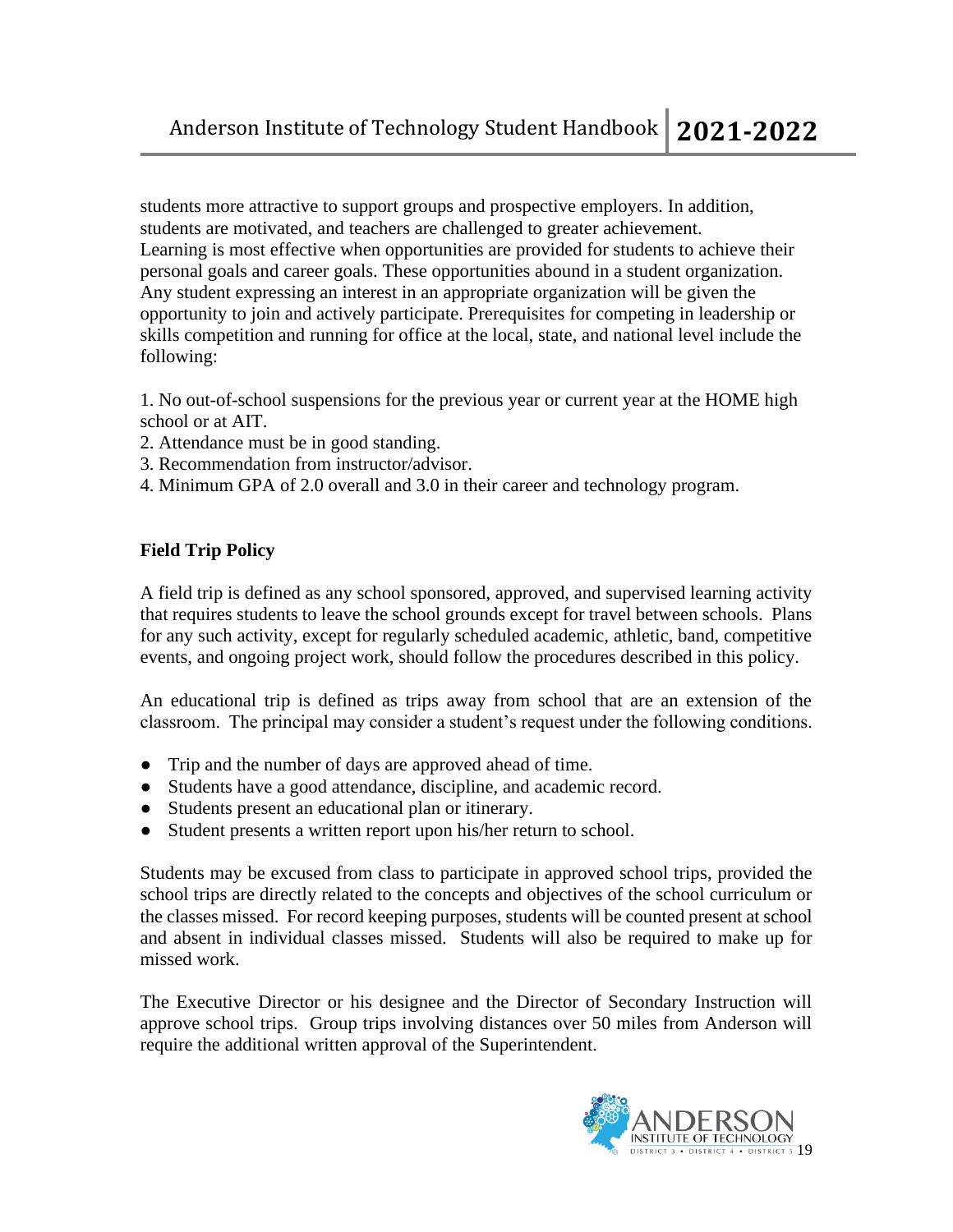Anderson Institute of Technology Student Handbook **2021-2022**

Every student going on a field trip **must** have written parent/guardian permission for each field trip.

Students participating in field trips or school excursions will be under the supervision of district employees at all times. There will be at least one district employee in each vehicle transporting students. The bus driver will not be considered as that district employee unless the bus driver is an administrator, teacher, coach, counselor, or full-time transportation supervisor/assistant.

#### **Video and photography notice**

There are numerous activities at AIT that provide opportunities for students to be photographed and/or videotaped. Student publications are used to recruit and document various areas of study. Our media tech and film students produce videos that are shared with home high schools and business and industry. AIT maintains social media and a webpage on the internet that involves photographs and/or videos of students working in programs of study.

Parents should complete the AIT video and photography permission form.

#### **Internet Acceptable Use Policy**

Access to the Internet is a privilege, not a right. With this privilege, there also is a responsibility to use the Internet solely for educational purposes and not to access inappropriate materials. AIT administration is directed to develop appropriate guidelines governing the use of AIT computers to access the Internet. AIT administration is also directed to implement such technology protection measures and Internet safety rules as may be required by the conditions of eligibility for any federal or state technology funding assistance program.

As part of the implementation of the administration's guidelines, students and staff must be instructed on the appropriate use of the Internet. In addition, parents must sign a home high school permission form to allow student(s) access to the Internet. Students/Parents also must sign a home high school form acknowledging that they have read and understand home district policies and the administrative rules governing the appropriate usage of technology, that they will comply with the policy and administrative rule, and that they understand the consequences of violating the policy or administrative rule. AIT staff must sign a similar acknowledgment form before they will be allowed to access the Internet. Inappropriate use by any person will not be tolerated.

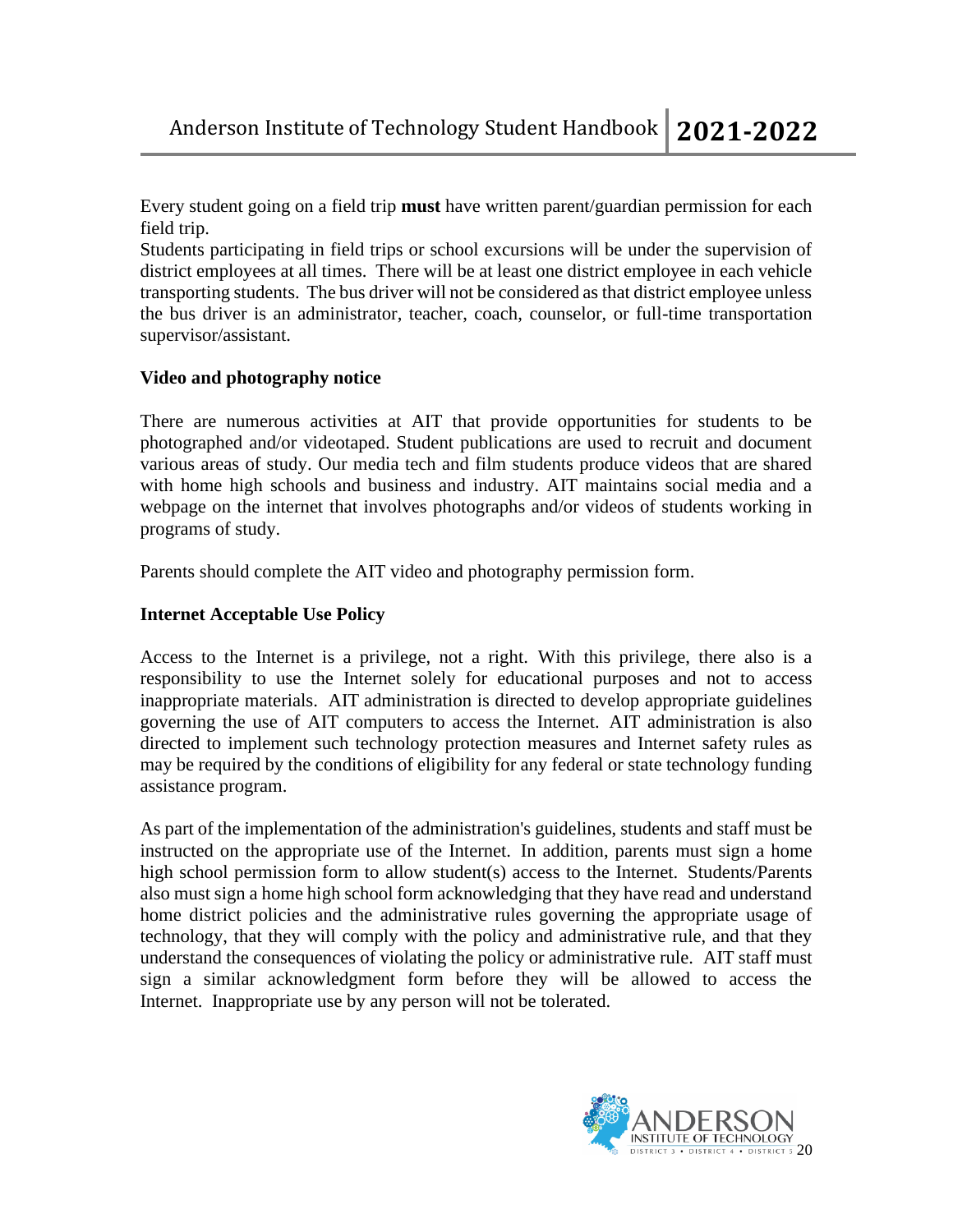# **Title IX compliance**

Title IX is a federal law enforced by the office of civil rights that prohibits discrimination on the basis of sex, including pregnancy and parental status, in education programs and activities.

Anderson Institute of Technology is committed to a policy of nondiscrimination and equal opportunity for all students, staff, parents/legal guardians, visitors, and community members, who participate or seek to participate in its programs or activities. Accordingly, the District does not discriminate against any individual on the basis of race, religion, sex (including pregnancy, childbirth, or any related medical conditions), color, disability, age, genetic information, national origin, or any other applicable status protected by local, state, or federal law.